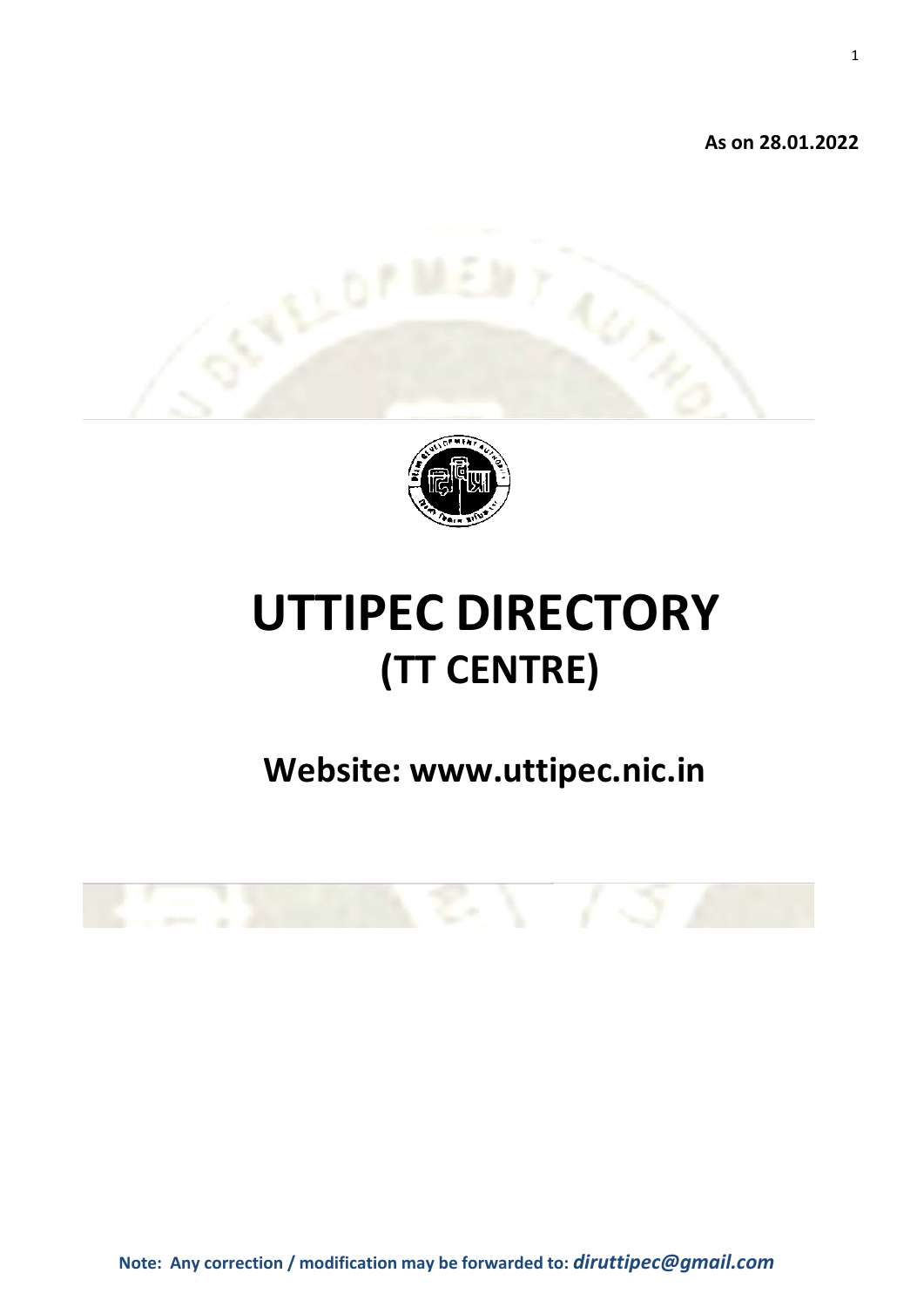### **CONTENTS**

| S.No |                                    |         |
|------|------------------------------------|---------|
|      | Governing Body of the UTTIPEC      | $3 - 4$ |
|      | Executive Committee of the UTTIPEC |         |
|      | Officers of UTTIPEC                |         |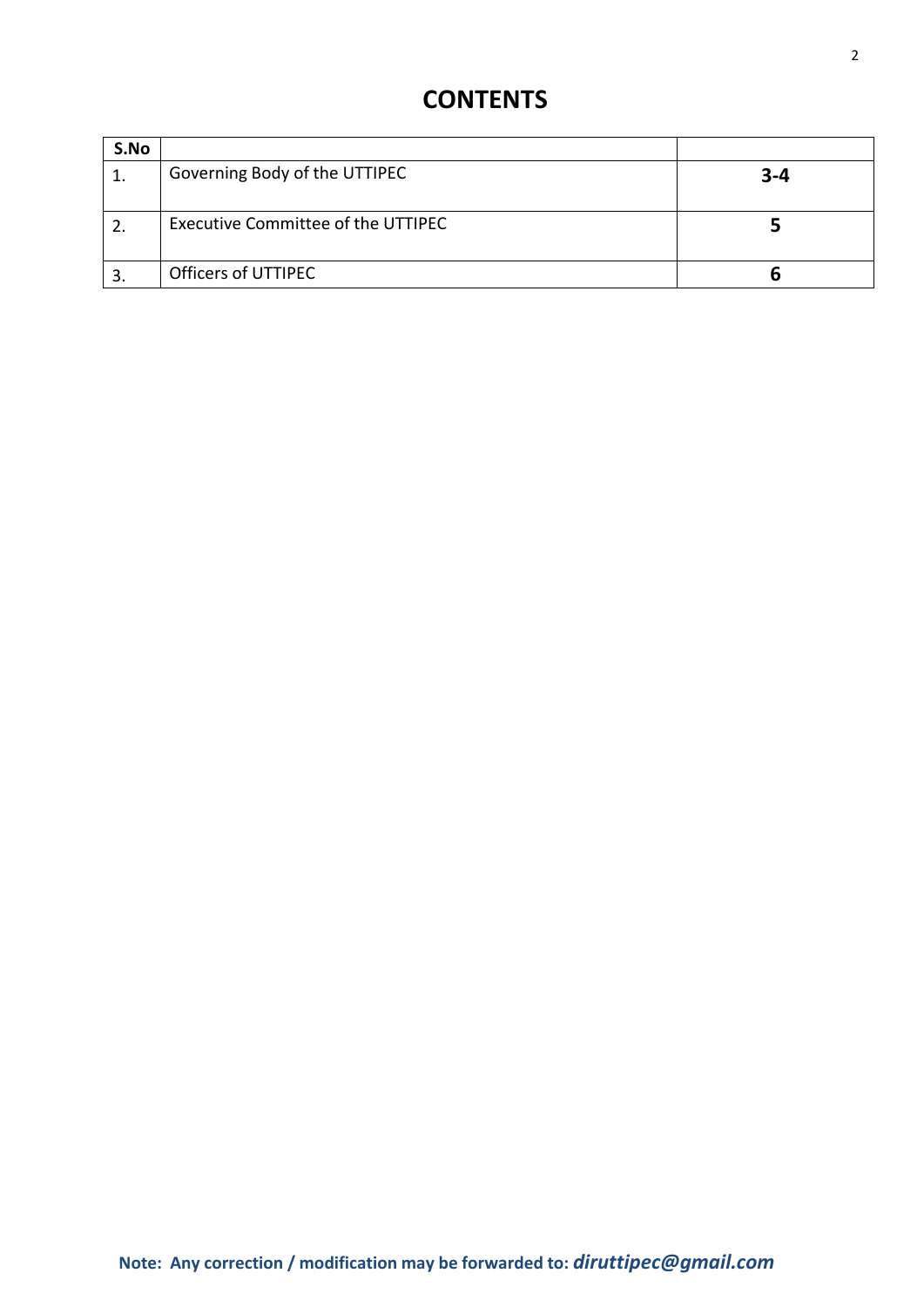## **Directory of Governing Body of the UTTIPEC**

| S.N | Name of the officer &                                                                           | Tele.Nos./(F).                                          | E mail                                        | <b>Address</b>                                                                                        |
|-----|-------------------------------------------------------------------------------------------------|---------------------------------------------------------|-----------------------------------------------|-------------------------------------------------------------------------------------------------------|
| о.  | <b>Designation</b>                                                                              |                                                         |                                               |                                                                                                       |
| 1.  | Lt. Governor, Delhi/<br>Chairman, UTTIPEC, DDA                                                  | 23975022,<br>23960809(O)<br>23940030(F)<br>23920225 (F) | lgdelhi@dda.org.in,<br>ltggov@nic.in          | Raj Niwas, New Delhi.                                                                                 |
| 2.  | Vice-Chairman, DDA                                                                              | 24697900,<br>24699479(O)<br>24623968(F)                 | vcdda@dda.org.in                              | 1st floor, 'B' Block, Vikas<br>Sadan, INA, New Delhi.                                                 |
| 3.  | Engineer Member, DDA<br><b>Member</b>                                                           | 24620093(O)<br>24624017(F)                              | emdda@dda.org.in                              | 1st floor, B Block, Vikas<br>Sadan, INA, New Delhi.                                                   |
| 4.  | Pr.Commr.-cum-Secy.<br>(TPT) GNCTD.<br><b>Member</b>                                            | 23980166(O)<br>23933069(F)                              | commtpt@nic.in,                               | 5/9, Under<br>Hill Road,<br>Delhi                                                                     |
| 5.  | Director (UT) OSD (MRTS),<br>MOUD.<br><b>Member</b>                                             | 23062798(O)<br>23063304 (F)<br>23061916                 | dir-ut-mud@nic.in<br>rknarwals@yahoo.co.in    | 3rd<br>MOUD,<br>floor,<br>341-C,<br>Room<br>no.<br>Nirman Bhawan, New<br>Delhi.                       |
| 6.  | Commr.(Plg.) DDA<br><b>Member</b>                                                               | 23379416(O)                                             | commr.plg@gmail.com                           | 5th floor, Vikas Minar,<br>I.P. Estate, New Delhi-<br>110002.                                         |
| 7.  | Secretary Gen.,<br>Indian Road Congress(IRC).<br><b>Member</b>                                  | 23386486,<br>26185303(O)<br>26183669(F)                 | secretarygen@irc.org.in<br>secygen.irc@gov.in | Kama Koti Marg, sector<br>-6, R .K .Puram, New<br>Delhi-110022                                        |
| 8.  | Chief Planner, TCPO.<br>Sh. S. S. Surinder, Addl.<br>Chief Planner (In-Charge)<br><b>Member</b> | 23379353(O)<br>23379197(F)                              | cp.tcpo@yahoo.com                             | E- Block, 1 <sup>st</sup> floor, Vikas<br>Bhawan, I.P. Estate,<br>Delhi-110002                        |
| 9.  | HOD (Traffic &<br>Transportation) CRRI.<br><b>Member</b>                                        | 26310640,<br>26848917(0)<br>26845943(F)                 | vms.crri@nic.in<br>sbk.crri@nic.in            | Head(TT), CRRI<br>Mathura Road,<br>New Delhi- 110020.                                                 |
| 10. | Managing Director,<br>DIMTS.<br><b>Member</b>                                                   | 23860456(O)<br>23860966(F)                              | info@dimts.in<br>sanjiv.sahai@dimts.in        | 2 <sup>nd</sup><br>floor,<br>I.S.B.T.,<br>Kashmiri Gate,<br>New<br>Delhi -110006.                     |
| 11. | Chief Town Planner,<br>(South) DMC.<br><b>Member</b>                                            | 23227122(0)                                             | ctp@mcd.gov.in                                | Civic Centre, 21 <sup>st</sup> Floor,<br>Minto<br>Road,<br>Delhi-<br>110001.                          |
| 12. | Engineer-in-Chief,<br>(South) DMC.<br><b>Member</b>                                             | 23227013<br>23227014                                    | Enc-sdmc@mcd.gov.in                           | 20 <sup>th</sup> Floor, SP Mukharji<br>Marg, Civic Centre,<br>Opp. Ramleela Ground,<br>Delhi.         |
| 13. | Chief Town Planner,<br>(North) DMC.<br><b>Member</b>                                            | 23226328(O)                                             | Stp_ndmc@mcd.gov.in                           | Chief Town<br>Planner<br>(NDMC), Town<br>Planning Deptt. 13th<br>Floor, Civic Centre,<br>New delhi-2. |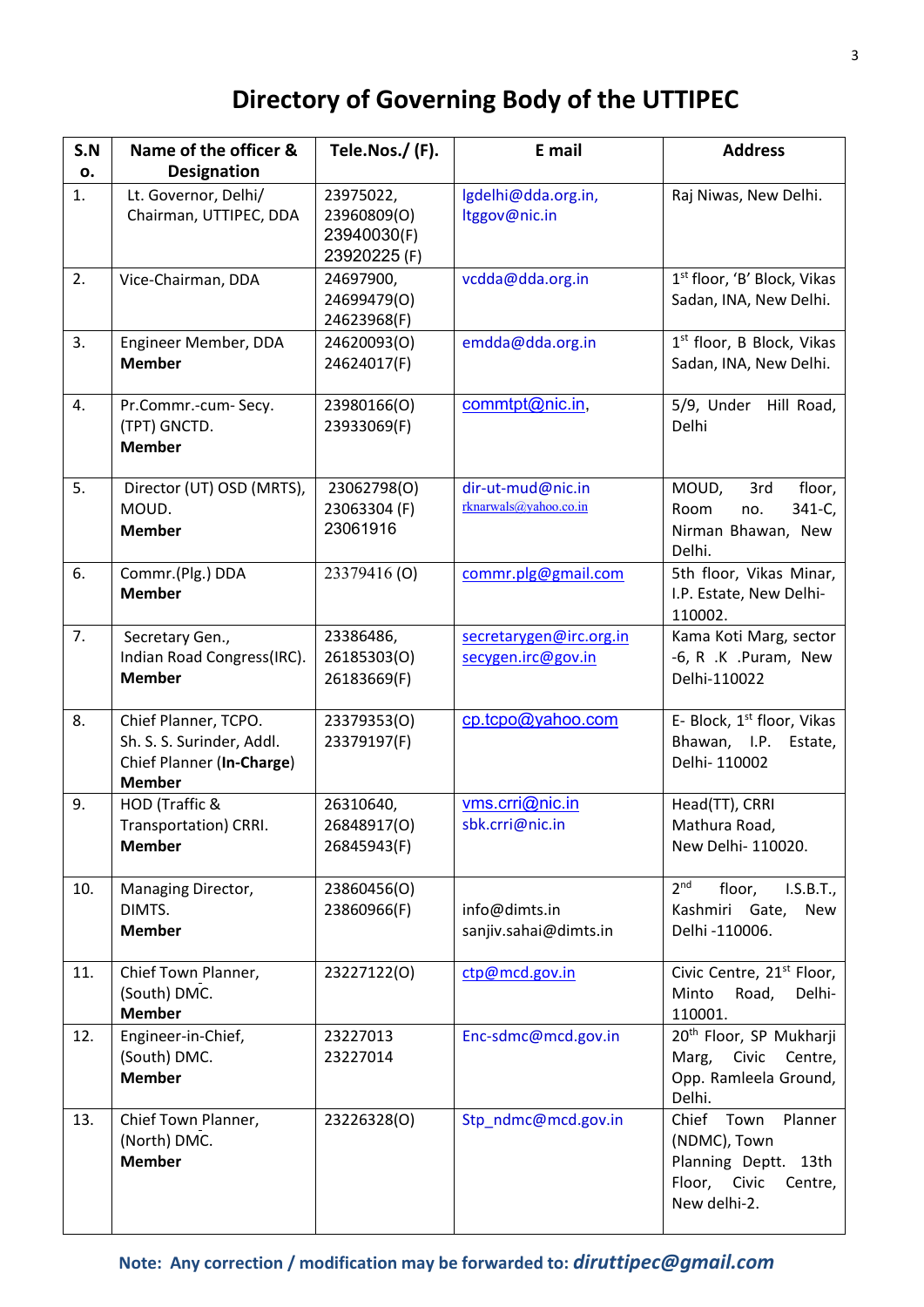| 14. | Engineer-in-Chief,<br>(North) DMC.<br><b>Member</b>                                  | 23225632<br>23225622                                 | eatoencndmc@gmail.com                                                    | 6 <sup>th</sup> Foor, Civic Centre,<br>JLN Marg, New Delhi-<br>02                                                                     |
|-----|--------------------------------------------------------------------------------------|------------------------------------------------------|--------------------------------------------------------------------------|---------------------------------------------------------------------------------------------------------------------------------------|
| 15. | Chief Town Planner, (East)<br>DMC. /Dy. Town Planner<br>(In-Charge)<br><b>Member</b> | 66667556(O)                                          | 1kumaranand1@gmail.com                                                   | 419, Udyog<br>Sadan,<br>EDMC HQr.                                                                                                     |
| 16. | Engineer-in-Chief,<br>(East) DMC.<br><b>Member</b>                                   | 66667514 (O)                                         | eotoencedmc@gmail.com                                                    | 419, Udyog Sadan,<br>Patparganj Industrial<br>Area.                                                                                   |
| 17. | Engineer-in-Chief, PWD.<br><b>Member</b>                                             | 23724560 (O)<br>23319021 (F)                         | pwdhqdelhi@gmail.com                                                     | $12^{\text{th}}$<br>floor,<br><b>MSO</b><br>Building, I P Estate,<br>New Delhi- 110002.                                               |
| 18. | Chief Engineer, NDMC.<br><b>Member</b>                                               | 23341521 (0)<br>23743833<br>43582525 (F)             | cec1@ndmcmail.gov.in<br>cecivil@ndmcmail.gov.in,                         | $15^{\text{th}}$<br>Room No. 1501,<br>floor, Palika<br>Kendra,<br>Sansad<br>Marg,<br>New<br>Delhi.                                    |
| 19. | <b>Chief Engineer</b><br>(Constn.) Northern Rly.<br><b>Member</b>                    | 23387869(0)<br>23868953(F)                           | cehq@nr.railnet.gov.in                                                   | Railway<br>Northern<br>Kashmiri<br>Gate<br>(HQ)<br>Delhi-110006                                                                       |
| 20. | Director, DMRC<br><b>Member</b>                                                      | 23417919<br>23418307(F)<br>23417915(F)               | dp@dmrc.org<br>planning dmrc@rediffmail.<br>com<br>manoj.saxena@dmrc.org | 8th<br>floor,<br>Metro<br>Bhawan,<br>13,<br>Fire<br><b>Brigade</b><br>Lane,<br>Bara<br>Khamba<br>Road,<br><b>New</b><br>Delhi -110001 |
| 21. | Spl. Commr. of Police<br>(Traffic)<br><b>Member</b>                                  | 23490436(O)<br>23490221<br>23490436(F)<br>23490227   | Specialcp.traffic@gmail.co<br>m                                          | Office<br>of<br>the<br>Jt.<br>Of<br>Police,<br>Commr.<br>Police Head Quarter,<br>9th floor, I.P. Estate,<br>New Delhi-110002.         |
| 22. | Addl. Commr.(Plg.) DDA<br><b>Member</b>                                              | 23378085 (O)                                         | dirap2@gmail.com<br>chandubhutia@gmail.com                               | 6 <sup>th</sup> floor, Vikas Minar,<br>I.P. Estate, New Delhi-<br>110002.                                                             |
| 23. | President, AAUI-<br><b>Member</b>                                                    | 26852052,<br>26611034(O)<br>26857304,<br>26866302(F) | aaprsect@airtelmail.in                                                   | C-8, Qutub Institutional<br><b>New</b><br>Delhi-<br>Area,<br>110016                                                                   |
| 24. | Director (Plg.)/UTTIPEC.                                                             | 23379042(o)<br>23379931(F)<br>9899845060 (M)         | diruttipec@gmail.com                                                     | 2nd floor, Vikas Minar,<br>I.P. Estate, New Delhi-<br>110002.                                                                         |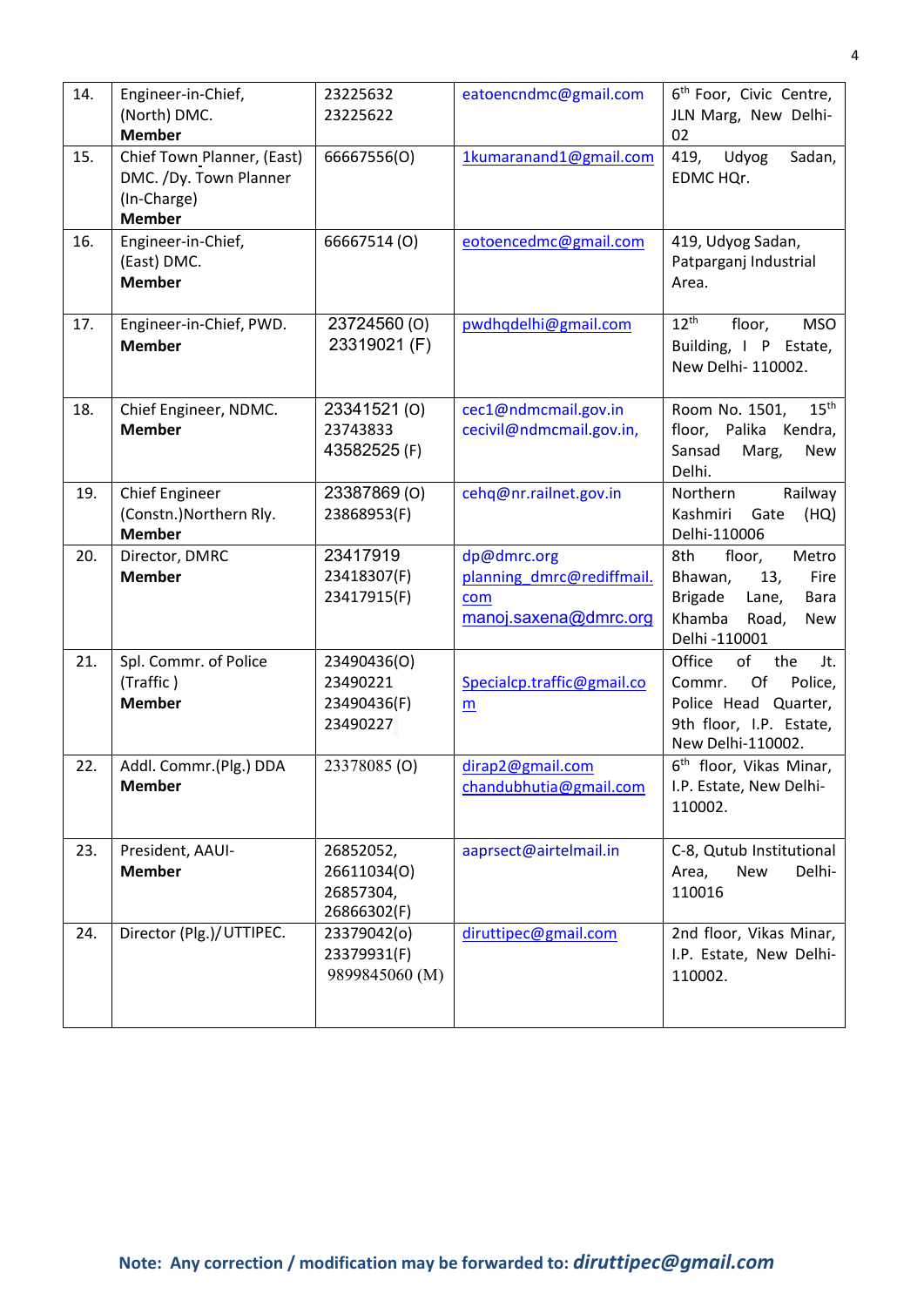### **Executive Committee of the TT Centre (UTTIPEC), DDA**

| S.N<br>о. | Name of the officer &<br><b>Designation</b> | Telephone no.<br>(Res./Off./Mob./Fax)         | E mail                                           | <b>Address</b>                                                             |
|-----------|---------------------------------------------|-----------------------------------------------|--------------------------------------------------|----------------------------------------------------------------------------|
| 1.        | Vice-Chairman, DDA                          | 24697900,<br>24699479(O)<br>24623968(F)       | vcdda@dda.org.in                                 | 1st floor, 'B' Block, Vikas<br>Sadan, INA, New Delhi.                      |
| 2.        | Finance Member, DDA.<br><b>Member</b>       | 24661142(O)<br>24603278 (FAX)                 | fmdda@dda.org.in                                 | 1 <sup>st</sup> floor, 'B' Block,<br>Vikas Sadan, INA, New<br>Delhi-110023 |
| 3.        | Engineer Member, DDA<br><b>Member</b>       | 24620093(O)<br>23385612,<br>24624017(F)       | emdda@dda.org.in                                 | 1 <sup>st</sup> floor, 'B' Block,<br>Vikas Sadan, INA, New<br>Delhi-110023 |
| 4.        | Commissioner (Plg.) DDA.<br><b>Member</b>   | 23379416(O)                                   | leenu.sahgal91@dda.go<br>v.in                    | 5 <sup>th</sup> floor, Vikas Minar,<br>I.P. Estate, New Delhi-<br>110002   |
| 5.        | Addl. Commr.(Plg.) DDA<br><b>Member</b>     | 23378085 (O)                                  | manju.paul98@dda.gov.<br>$\underline{\text{in}}$ | 6 <sup>th</sup> floor, Vikas Minar,<br>I.P. Estate, New Delhi-<br>110002   |
| 6.        | Project Manager (Flyover)<br><b>Member</b>  | 23370660(O)<br>23378138(F)                    | pmflyover@dda.org.in<br>pmflyover2@yahoo.co<br>m | 17 <sup>th</sup> floor, Vikas Minar,<br>I.P. Estate, New Delhi-<br>110002  |
| 7.        | Director(Plg.) / UTTIPEC, DDA               | 23378889 (O)<br>23379931(F)<br>9899845060 (M) | diruttipec@gmail.com                             | 2 <sup>nd</sup> floor, Vikas Minar,<br>I.P. Estate, New Delhi-<br>110002   |
| 8.        | Commr.(Pers.)<br>Spl. Invitee.              | 24619946(O)<br>246225661(F)                   | commrpers@dda.org.in                             | Ground floor,<br>B-Block, Vikas Sadan,<br>INA, New Delhi                   |
| 9.        | Chief Account Officer<br>Spl. Invitee.      | 24699129,<br>24655594(F)                      | cao@dda.org.in                                   | 'B'- Block, 2 <sup>nd</sup> floor,<br>Vikas Sadan, INA, New<br>Delhi.      |
| 10.       | Chief Engineer(NZ)<br>Spl. Invitee.         | 23378646,<br>23370609(O)<br>23370609(F)       | senorthdda@gmail.com                             | 4 <sup>th</sup> floor, Vikas Minar,<br>I.P. Estate, New Delhi-<br>110002.  |
| 11.       | Director (Nazarat)<br>Spl. Invitee.         | 24625134(O)<br>24692962(F)                    | dirnazarat@dda.org.in                            | Ground floor, B-Block,<br>Vikas Sadan, INA, New<br>Delhi.                  |